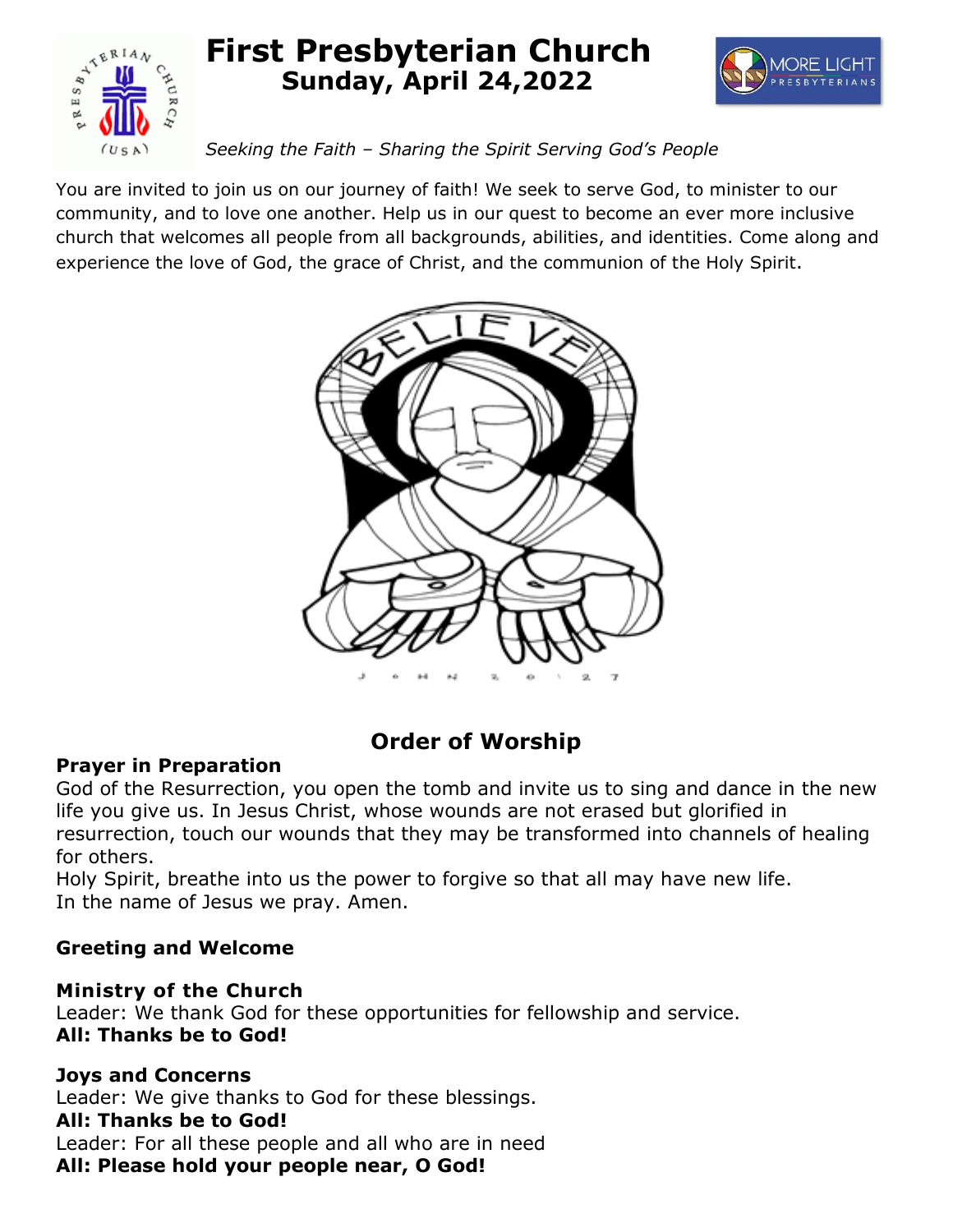**Gathering for Worship**

Leader: Christ is risen!

**All: Christ is risen indeed!** Leader: Alleluia! Celebrate God in this sacred space! Celebrate God in all places under heaven!

**All: Give praise for God's mighty deeds!**

**Give praise for God's resurrecting power!**

Leader: Praise God with a fanfare of trumpets.

**All: Praise God with the harp and the cello!**

Leader: Praise God with tambourines and dancing!

**All: Praise God with flutes and guitars!**

Leader: Praise God with cymbals and drums!

**All: Let everything with life and breath praise the Lord! Let us worship God.** 

**\*Hymn:** #254 *That Easter Day with Joy was Bright*

# **Call to Confession**

Leader: When we keep our fears and faults locked up inside us, it is hard to be healed and receive new life. So let us open ourselves to God in confession, trusting the Lord's desire to give us peace.

#### **Prayer of Confession:**

Leader: Let us pray… **All: God of the empty tomb and our empty hearts, when we are afraid to speak our faith in the world, forgive us and help us to find our voice. When we are afraid to forgive and to love again, forgive us and give us the power to forgive. When we are afraid to stand up to misguided authority, join with the weak to make us all strong. When we are confined by our hurts, touch us with your wounded hands and set us free. When we are locked behind our doubts and fears, pass through our barricades, open our hearts, and give us peace. Amen.**

#### **Assurance of Forgiveness**

Leader: Christ comes with healing light into our locked places and shadowy hurts, resurrecting our spirits and breathing into us new life. As God's own forgiven people, go to bring peace, forgiveness, and new life to the world in the name of Jesus Christ. **All: In Jesus Christ, we are forgiven! Thanks be to God.**

# **Giving of the Peace**

Leader: The peace of Christ be with you all! **All: And also with you!**

**\*Response:** #582 *Glory to God, Whose Goodness Shines on Me*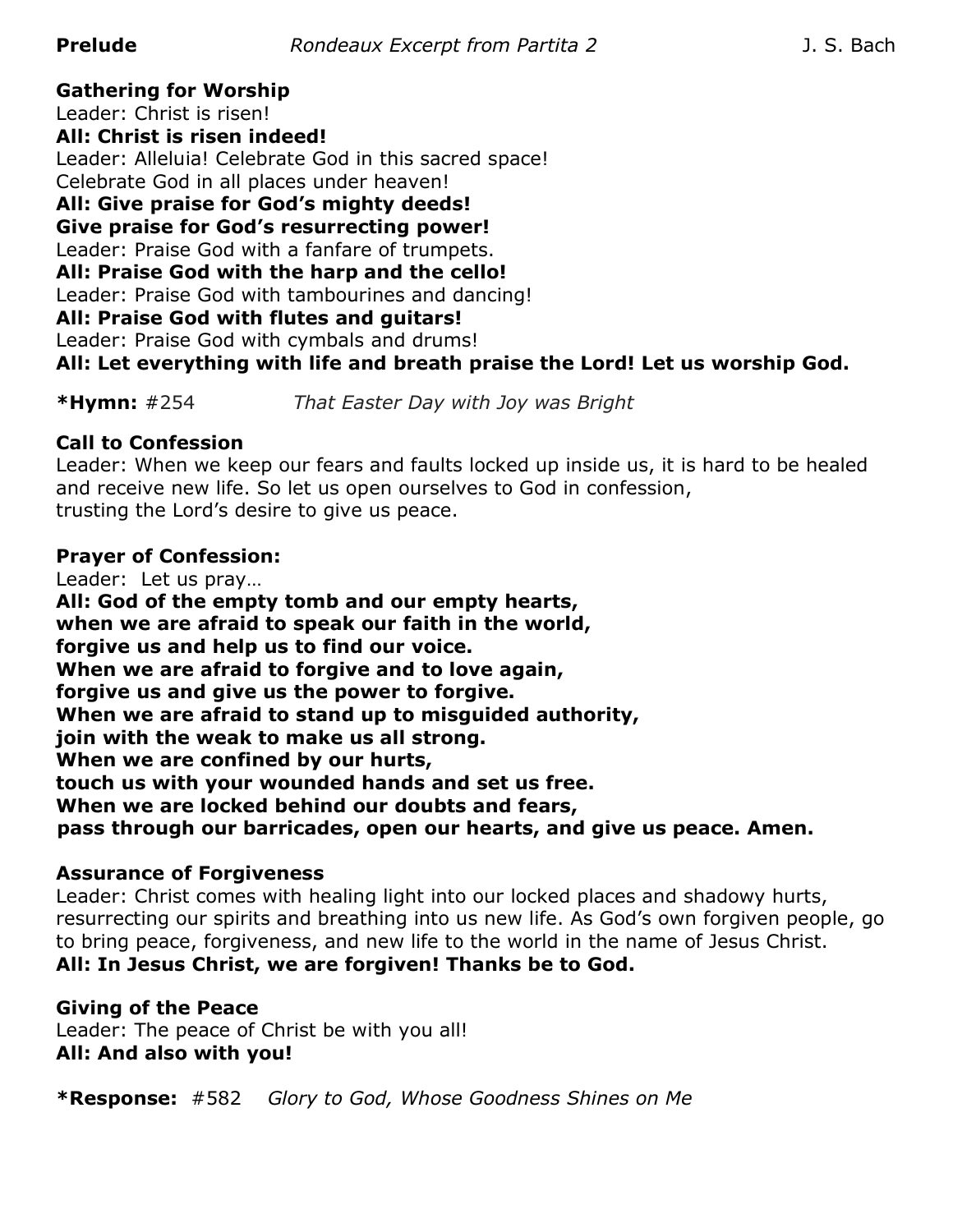# **Children's Sermon:** Butterfly Lessons (Redux)

# **Prayer for Illumination**

Scripture Reader: Living God, as the risen Christ came into the locked room of the first disciples, may your Word enter into us, by the power of your Holy Spirit, so that we who have not seen may yet believe. **Amen.**



**New Testament Lesson** John 20:19-31 (NT p.115)

**Ministry of Music**

**Old Testament Lesson** Genesis 1:1-2:4a (OT p. 1) Minister: The Word of the Lord. **All: Thanks be to God.**

**Proclamation of the Word:** Creation 101

**\*Affirmation of Faith:** A Brief Statement of Faith (Section 3) (Hymnal p. 37)

**\*Hymn:** #14 *For the Beauty of the Earth*

# **Minute for Mission**: Southern Illinois Diaper Bank Jane Swanson

# **Invitation to the Offering**

Leader: God gives new life to all that is, including ourselves and all that sustains us. So let our tithes and offerings be our songs of praise and thanksgiving.

| <b>Offertory:</b> | Rondeaux Excerpt from Partita 2 | J. S. Bach |
|-------------------|---------------------------------|------------|
|                   |                                 |            |

# **\*#606 Doxology**

# **\*Prayer of Dedication**

Leader: Holy One, bless our offerings and transform them into healing for the wounded, hope for the disheartened, courage for the frightened, and faith for the embittered. In the name of Jesus Christ, your faithful witness, the first resurrected, and ruler of the sovereigns of the earth. **Amen.**

# **Pastoral Prayer and Congregational Prayer**

Minister: God inspires us to pray, hears our prayers, and answers our prayers**. All: Alleluia! Amen!**

Minister: Let us pray…

*Silent Prayer*

| Minister: Let us pray together Our Father in heaven |  | (Hymnal p. 11) |
|-----------------------------------------------------|--|----------------|
|-----------------------------------------------------|--|----------------|

- **\*Hymn:** #462 *I Love to Tell the Story*
- **\*Blessing**
- 

**Postlude** *Go, Carry the Burden to Jesus* **arr.** Jini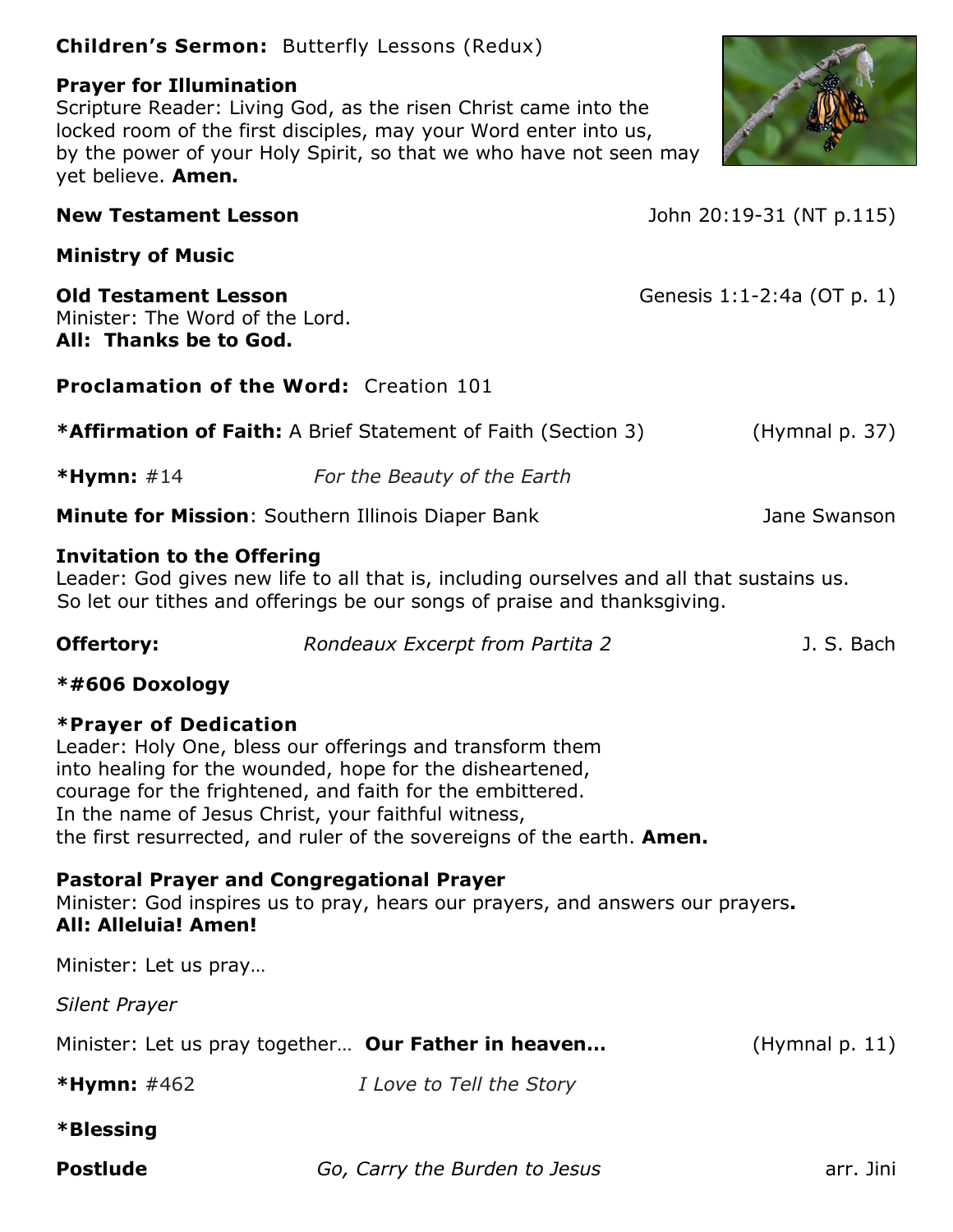# **Moment for Reflection**:



#### **Worship Assistants**

Beth Malmquist- Worship Assistant and Beth Malmquist- Scripture Reader<br>Chanmi Jeong- Accompanist Chanmi Jeong- Accompanist Chanmi Jeong- Accompanist Kathy Manfredi- Videographer Wendi Zea - Zoom Host

Bill Martens- Greeter John and Pam Holt- Head Ushers

#### **SUNDAY, APRIL 24, 2022**  9:30 am Worship in Sanctuary and via Zoom

#### **WEDNESDAY, APRIL 13, 2022**

3:30 pm Bible Study via Zoom

#### **SUNDAY, MAY 1, 2022**

9:30 am Worship in Sanctuary and via Zoom 11:00 am Faith Dialogues via Zoom

**Pastor Kerry's Office Hours This Week** Monday - Thursday 10:00 am- 2:00 pm If you would like a visit—or if you know someone who needs a visit please let Pastor Kerry or one of the Deacons know.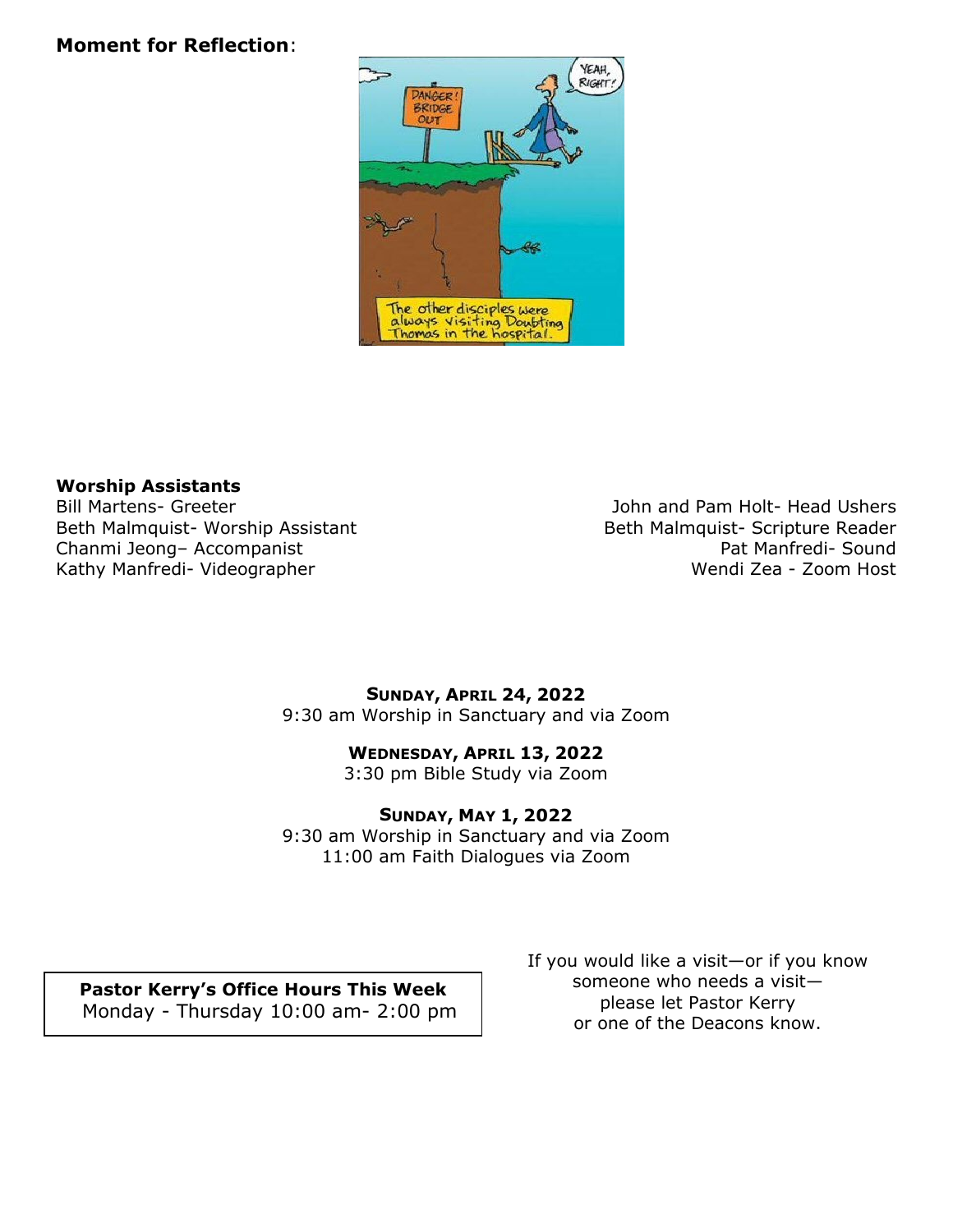#### **ANNOUNCEMENTS**

During the month of April, **a church photograph board** is being developed for the Narthex. Please either submit a 3x5" photo of yourself/your family to Sarah Merideth (place in mailbox in church office) or have Bob Luebbers take your photo following worship in the narthex. In addition, please provide your preferred pronouns. (If you don't see Bob on a given Sunday, please look for him the following week.) Thank you!

**Camp Carew** is celebrating their 70<sup>th</sup> anniversary with an open house Saturday, May 14,1-4 pm. All are encouraged and welcome to attend.

# **Joys and Concerns**

*Please let the church office know if someone needs to be added to or removed from the lists below*.

#### **Remember to Pray for:**

- Ukraine Situation
- $\triangleright$  Afghan families who have arrived in Carbondale
- $\triangleright$  Transgender community under attach legislatively
- Our National, State, Regional, and Community Leaders
- $\triangleright$  Covid19 Pandemic patients and the ongoing vaccination efforts
- $\triangleright$  Social unrest and political polarization
- $\triangleright$  Those in the destructive path of natural disasters
- $\triangleright$  Those who are homeless, hungry, and in harm's way
- $\triangleright$  For the victims of mass shootings and hate crimes
- $\triangleright$  For those in shelters on the southern border
- $\triangleright$  For those who continue to be marginalized and underrepresented
- $\triangleright$  Service men and women

Each week we pray for one of the faith communities in the Carbondale Interfaith Council. This week, please pray for: **Gaia House Interfaith Center** The Mission/Ministry we are praying for this month**: Mission**

#### **Household Prayer: Morning**

Gracious God, you are the God who is and was and is to be. Thank you that Christ has freed us to be a kingdom of priests serving you and your world.

Give me a deeper sense, as I move through this day,

of what it means to say that you are my "Alpha and Omega," my A to Z. Amen.

# **Household Prayer: Evening**

Jesus, tonight I remember that your gospel gives me the power to forgive any and all, through the gift of your Holy Spirit, and that includes forgiving myself.

Breathe your peace into me so that even if I pierced you today,

I can still see you coming to embrace me

with your freedom and love this night. Amen.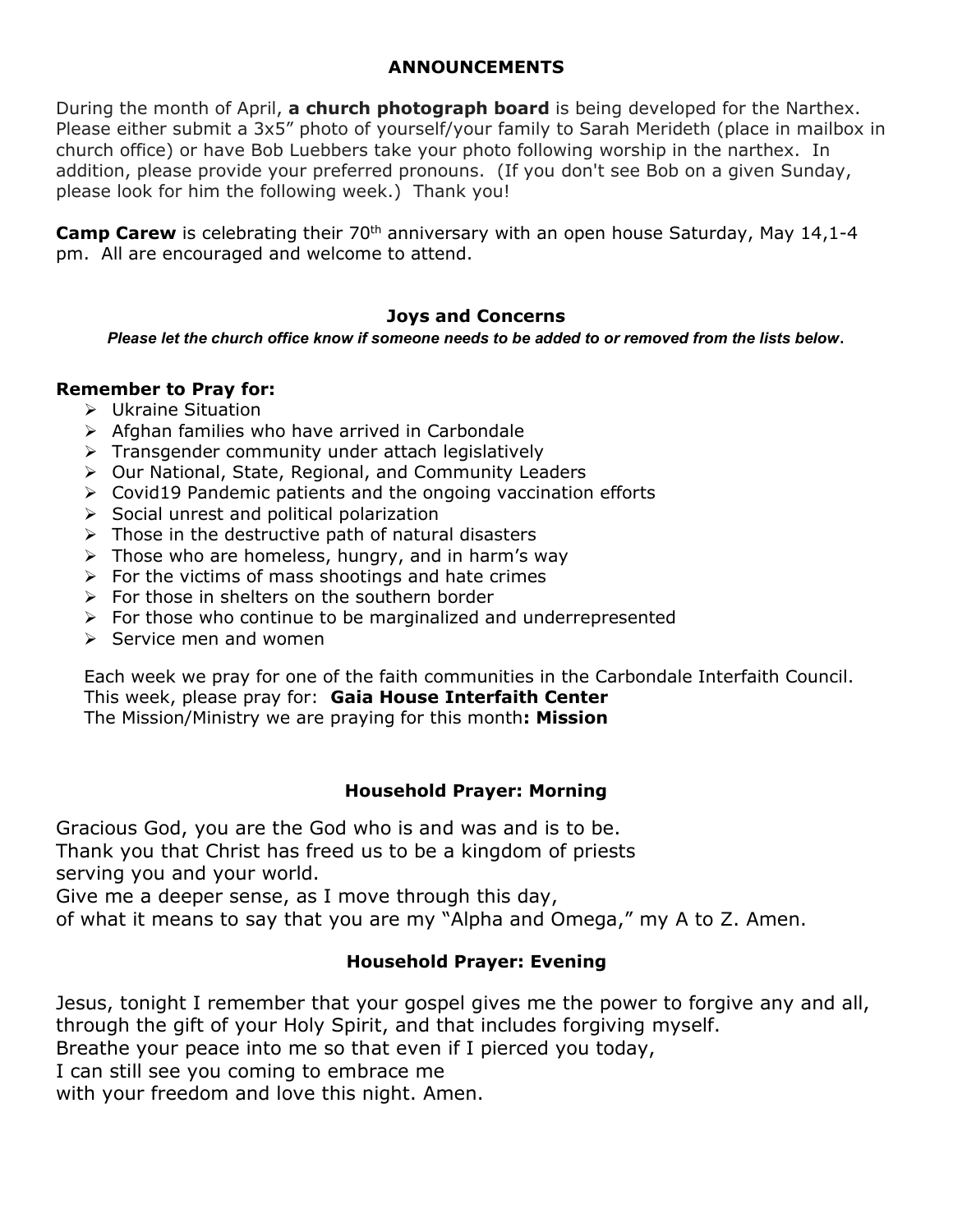# # 254 *That Easter Day with Joy Was Bright*

1 That Easter day with joy was bright; the sun shone out with fairer light when, to their longing eyes restored, the apostles saw their risen Lord.

2 He bade them see his hands, his side, where yet the glorious wounds abide, the tokens true which made it plain their Lord indeed was risen again.

3 From every weapon death can wield, your own redeemed forever shield; O Lord of all, with us abide in this our joyful Eastertide.

#582 *Glory to God, Whose Goodness Shines on Me (All Rights Reserved Reprinted under OneLicense.net A-704922)* Glory to God, whose goodness shines on me, And to the Son, whose grace has pardoned me, And to the Spirit, whose love has set me free*.* As it was in the beginning, is now and ever shall be. Amen

# John 19:20-31 (NT P 115)

When it was evening on that day, the first day of the week, and the doors of the house where the disciples had met were locked for fear of the Jews, Jesus came and stood among them and said, 'Peace be with you.' After he said this, he showed them his hands and his side. Then the disciples rejoiced when they saw the Lord. Jesus said to them again, 'Peace be with you. As the Father has sent me, so I send you.' When he had said this, he breathed on them and said to them, 'Receive the Holy Spirit. If you forgive the sins of any, they are forgiven them; if you retain the sins of any, they are retained.' But Thomas (who was called the Twin), one of the twelve, was not with them when Jesus came. So the other disciples told him, 'We have seen the Lord.' But he said to them, 'Unless I see the mark of the nails in his hands, and put my finger in the mark of the nails and my hand in his side, I will not believe.' A week later his disciples were again in the house, and Thomas was with them. Although the doors were shut, Jesus came and stood among them and said, 'Peace be with you.' Then he said to Thomas, 'Put your finger here and see my hands. Reach out your hand and put it in my side. Do not doubt but believe.' Thomas answered him, 'My Lord and my God!' Jesus said to him, 'Have you believed because you have seen me? Blessed are those who have not seen and yet have come to believe.' Now Jesus did many other signs in the presence of his disciples, which are not written in this book. But these are written so that you may come to believe that Jesus is the Messiah, the Son of God, and that through believing you may have life in his name.

#### Genesis 1:1-2:4a (OT p. 1)

In the beginning when God created the heavens and the earth, the earth was a formless void and darkness covered the face of the deep, while a wind from God swept over the face of the waters. Then God said, 'Let there be light'; and there was light. And God saw that the light was good; and God separated the light from the darkness. God called the light Day, and the darkness he called Night. And there was evening and there was morning, the first day. And God said, 'Let there be a dome in the midst of the waters, and let it separate the waters from the waters.' So God made the dome and separated the waters that were under the dome from the waters that were above the dome.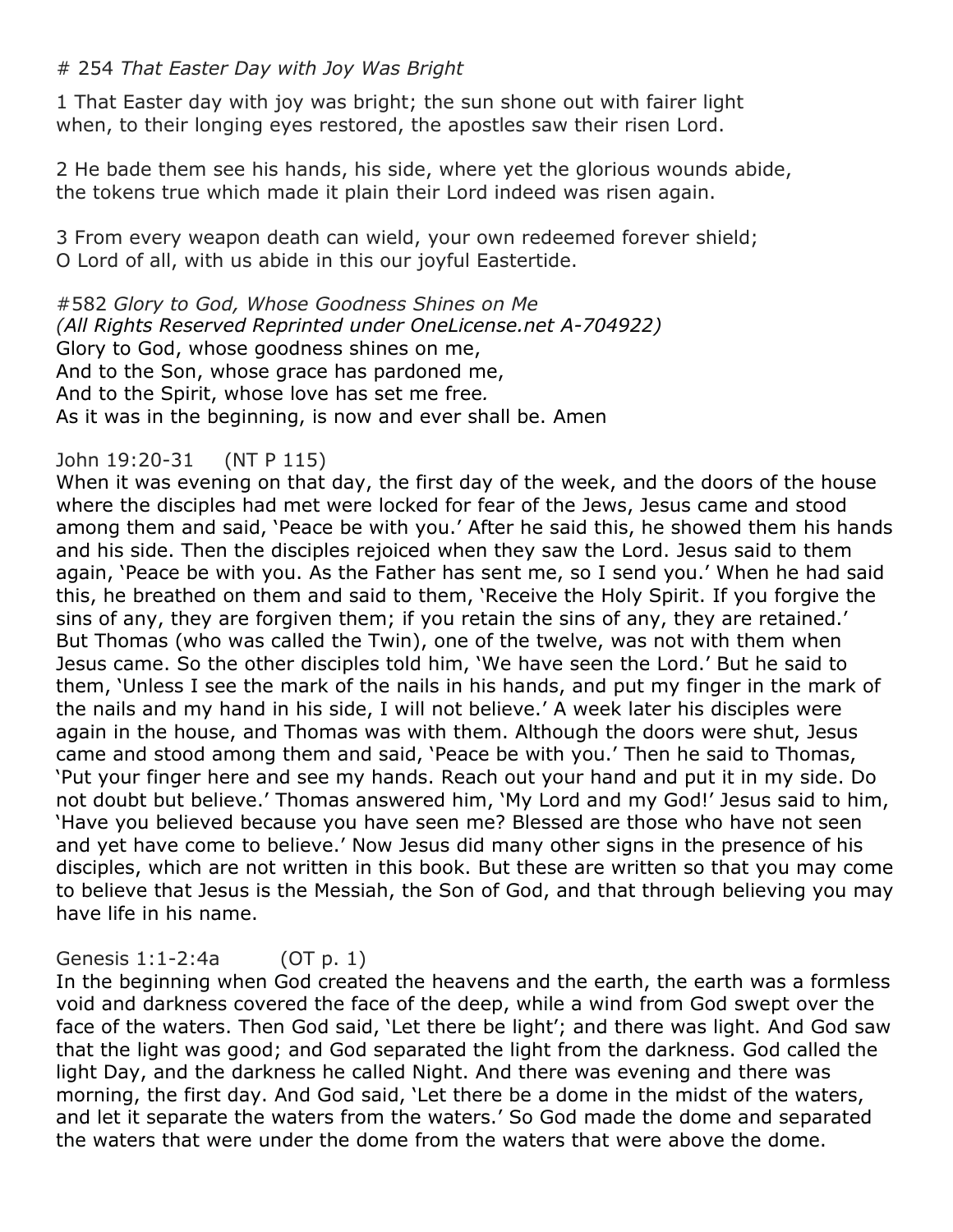And it was so. God called the dome Sky. And there was evening and there was morning, the second day. And God said, 'Let the waters under the sky be gathered together into one place, and let the dry land appear.' And it was so. God called the dry land Earth, and the waters that were gathered together he called Seas. And God saw that it was good. Then God said, 'Let the earth put forth vegetation: plants yielding seed, and fruit trees of every kind on earth that bear fruit with the seed in it.' And it was so. The earth brought forth vegetation: plants yielding seed of every kind, and trees of every kind bearing fruit with the seed in it. And God saw that it was good. And there was evening and there was morning, the third day. And God said, 'Let there be lights in the dome of the sky to separate the day from the night; and let them be for signs and for seasons and for days and years, and let them be lights in the dome of the sky to give light upon the earth.' And it was so. God made the two great lights—the greater light to rule the day and the lesser light to rule the night—and the stars. God set them in the dome of the sky to give light upon the earth, to rule over the day and over the night, and to separate the light from the darkness. And God saw that it was good. And there was evening and there was morning, the fourth day. And God said, 'Let the waters bring forth swarms of living creatures, and let birds fly above the earth across the dome of the sky.' So God created the great sea monsters and every living creature that moves, of every kind, with which the waters swarm, and every winged bird of every kind. And God saw that it was good. God blessed them, saying, 'Be fruitful and multiply and fill the waters in the seas, and let birds multiply on the earth.' And there was evening and there was morning, the fifth day. And God said, 'Let the earth bring forth living creatures of every kind: cattle and creeping things and wild animals of the earth of every kind.' And it was so. God made the wild animals of the earth of every kind, and the cattle of every kind, and everything that creeps upon the ground of every kind. And God saw that it was good. Then God said, 'Let us make humankind in our image, according to our likeness; and let them have dominion over the fish of the sea, and over the birds of the air, and over the cattle, and over all the wild animals of the earth, and over every creeping thing that creeps upon the earth.' So God created humankind in his image,

 in the image of God he created them; male and female he created them. God blessed them, and God said to them, 'Be fruitful and multiply, and fill the earth and subdue it; and have dominion over the fish of the sea and over the birds of the air and over every living thing that moves upon the earth.' God said, 'See, I have given you every plant yielding seed that is upon the face of all the earth, and every tree with seed in its fruit; you shall have them for food. And to every beast of the earth, and to every bird of the air, and to everything that creeps on the earth, everything that has the breath of life, I have given every green plant for food.' And it was so. God saw everything that he had made, and indeed, it was very good. And there was evening and there was morning, the sixth day. Thus the heavens and the earth were finished, and all their multitude. And on the seventh day God finished the work that he had done, and he rested on the seventh day from all the work that he had done. So God blessed the seventh day and hallowed it, because on it God rested from all the work that he had done in creation. These are the generations of the heavens and the earth when they were created.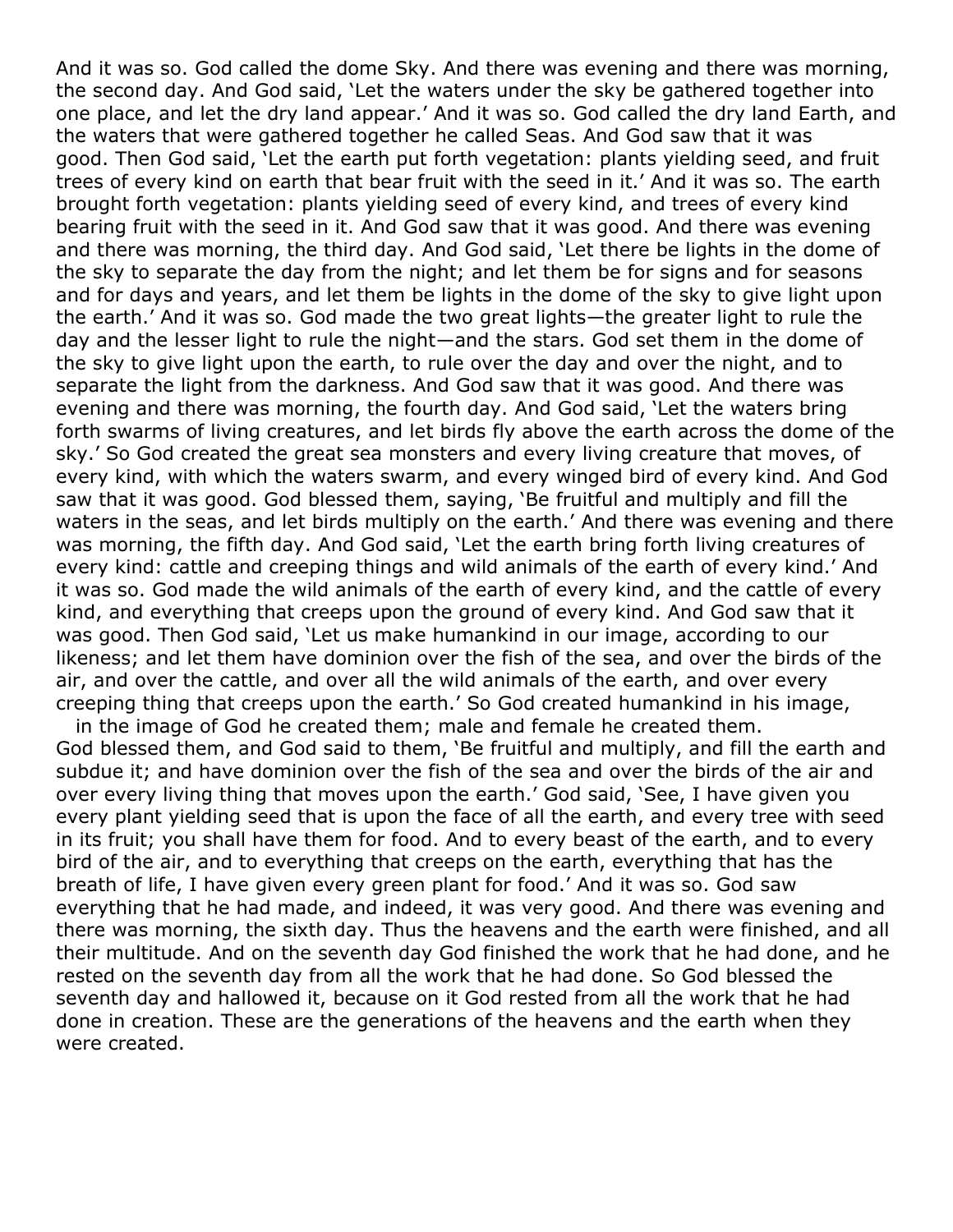# *PCUSA A Brief Statement of Faith*

*3 We trust in God, whom Jesus called Abba, Father. In sovereign love God created the world good and makes everyone equally in God's image male and female, of every race and people, to live as one community. But we rebel against God; we hide from our Creator. Ignoring God's commandments, we violate the image of God in others and ourselves, accept lies as truth, exploit neighbor and nature, and threaten death to the planet entrusted to our care. We deserve God's condemnation. Yet God acts with justice and mercy to redeem creation. In everlasting love, the God of Abraham and Sarah chose a covenant people to bless all families of the earth. Hearing their cry, God delivered the children of Israel from the house of bondage. Loving us still, God makes us heirs with Christ of the covenant. Like a mother who will not forsake her nursing child, like a father who runs to welcome the prodigal home, God is faithful still.*

#### #14 *For the Beauty of the Earth*

1 For the beauty of the earth, for the glory of the skies, for the love which from our birth over and around us lies:

Refrain:

Lord of all, to thee we raise this our hymn of grateful praise.

2 For the wonder of each hour of the day and of the night, hill and vale, and tree and flower, sun and moon, and stars of light: [Refrain]

3 For the joy of ear and eye, for the heart and mind's delight, for the mystic harmony linking sense to sound and sight: [Refrain]

4 For the joy of human love, brother, sister, parent, child, friends on earth, and friends above, for all gentle thoughts and mild: [Refrain]

5 For thyself, best gift divine to the world so freely given; for that great, great love of thine, peace on earth and joy in heaven: [Refrain]

#606 *Praise God from Who All Blessings Flow* (Doxology) Praise God from whom all blessings flow. Praise God all creatures here below Praise God above ye heavenly host. Praise Father, Son, and Holy Ghost. Amen.